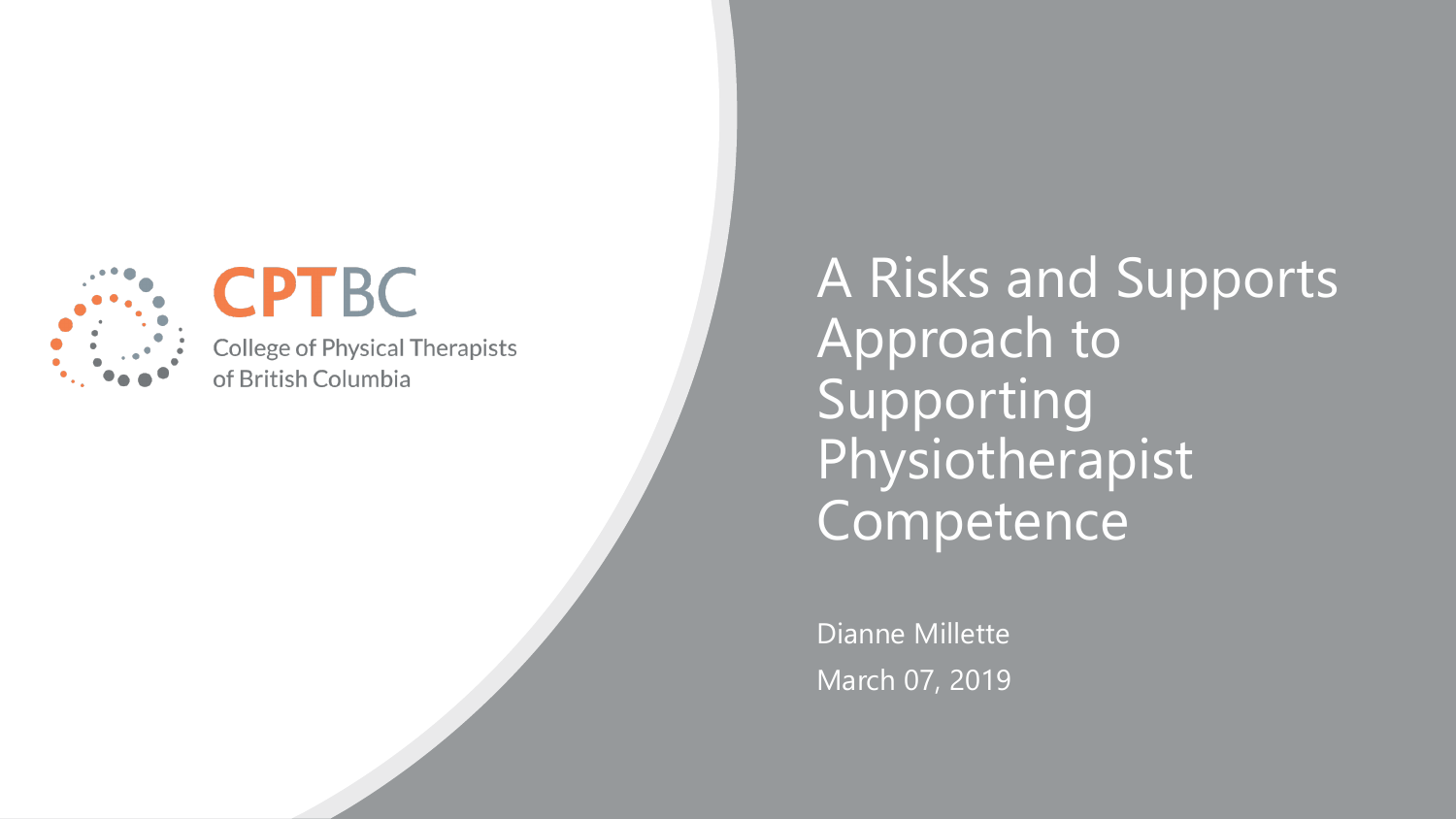



# **Context**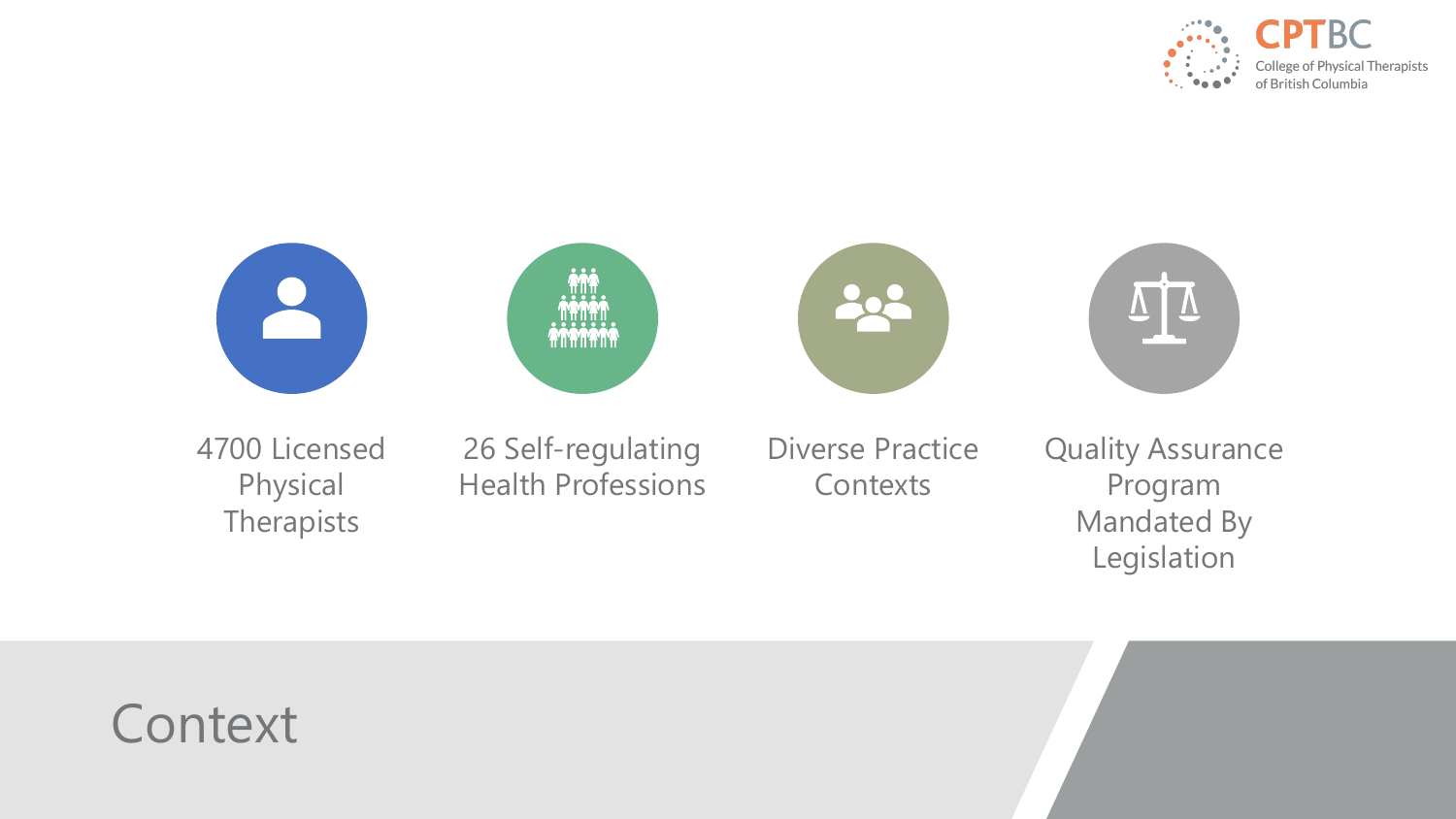



## COMPETENCE MAINTENANCE Annual Self Report (ASR)



## COMPETENCE ASSESSMENT

Registrant Competence Assessment (RCA) Assessment of Professional Performance (APP)



COMPETENCE IMPROVEMENT Registrant Practice Support (RPS)

# Quality Assurance Program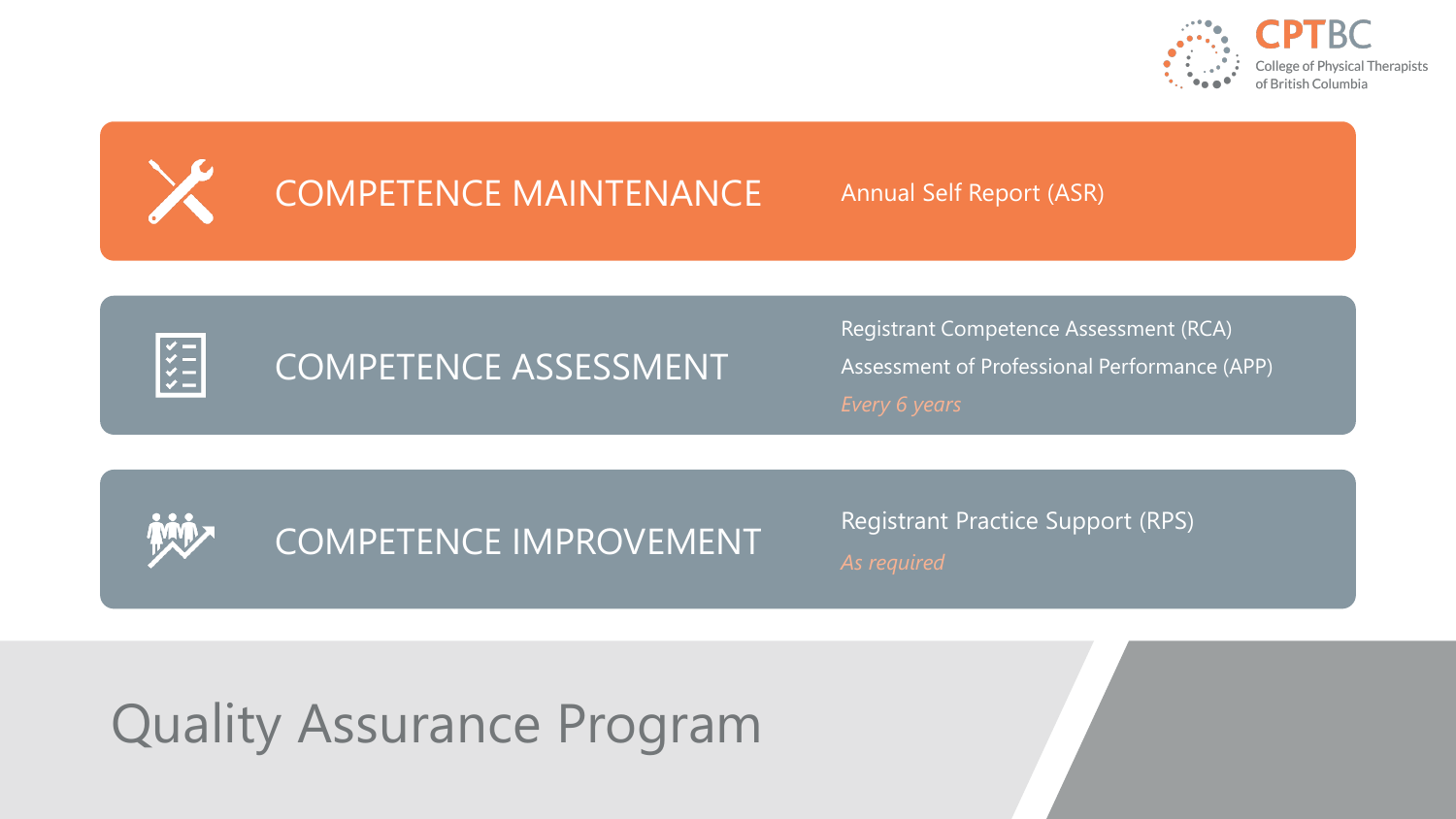



## **ASR model established in 2010**

Administered annually before registration renewal

26,591 completions



## **Self Assessment Reporting**<br>Risks & Supports – 11 questions Common Practice Situations – 12 questions Online - 30 minutes to complete **Confidential**

# Annual Self Report (ASR)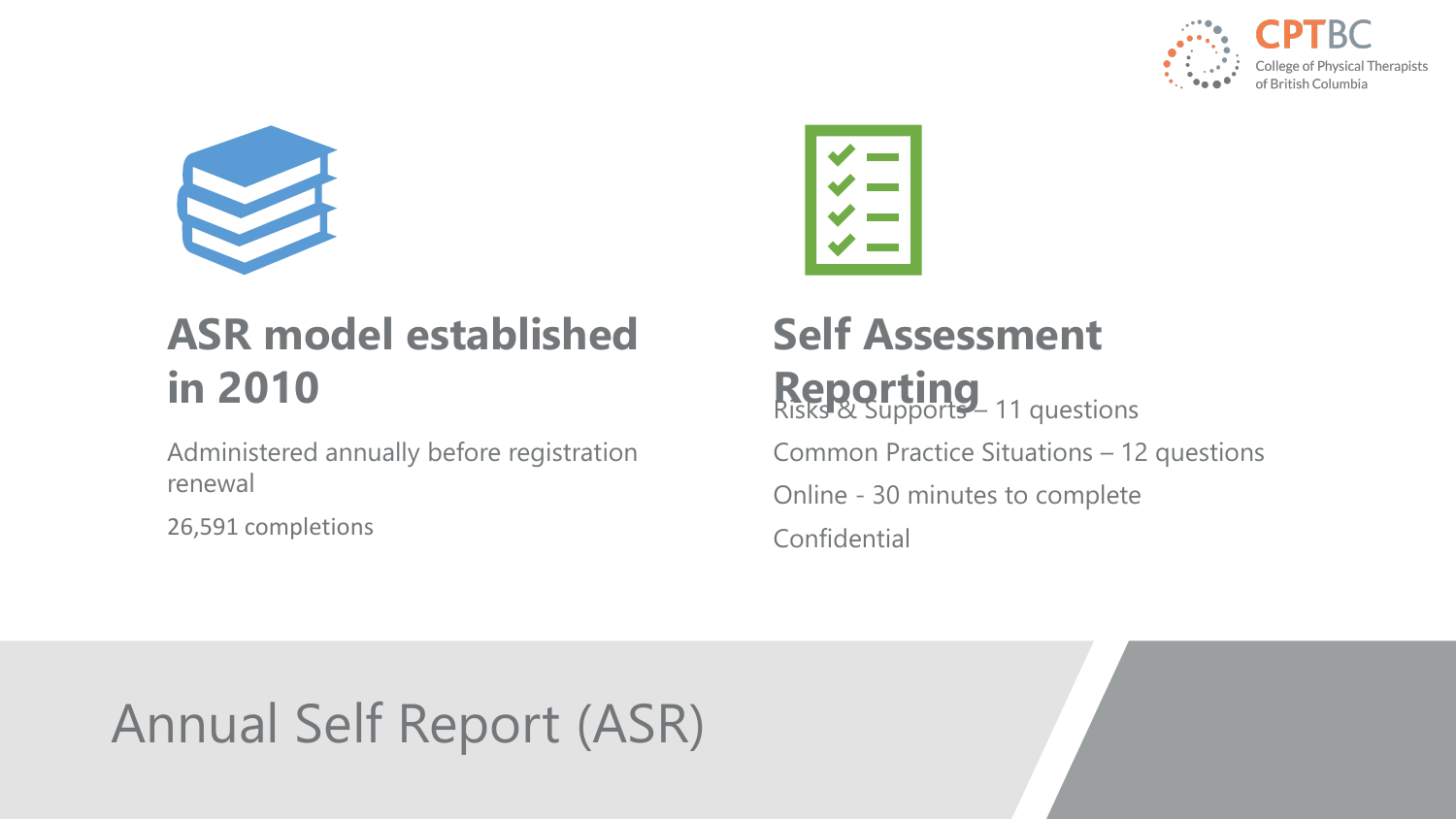

### **Rult Neuromuscular**

ar-old client is being treated in an outpatient setting for balance impairn. ate brain injury following a motor vehicle accident one month ago. Additional ss and nausea which are impacting the ability to participate in daily activities.

During further inquiry the physical therapist discovers that the client is taking Gravol to help control nausea. The client reports that it is not always helping and asks the physical therapist whether there are any other medication. that could help to control nausea. How should the physical therapist respond? (Select 1)

a) The physical therapist should look up nausea medications and provide recommendations to the client about additional medications to take.

b) The physical therapist should advise the client to double the dose of Gravol if the prescribed dose is not helping.

c) The physical therapist should advise the client to discuss medication options with the pharmacist or physician.

d) The physical therapist should advise the client that taking an herbal supplement will also help to control the symptoms.

#### You selected 0 of the correct answers.

Your score for this question is 0.00

For more information see the 'Answer and Explanations' tab.

The physical therapist explains that in order to assess the cause of dizziness and nausea, the physical therapist need to ask more specific questions about these symptoms and do some physical tests. The physical therapis' goes on to describe the tests so the client has a clear idea of what to expect. What else should the physical \* do to ensure informed consent? (Select 2)

a) The physical therapist should inform the client that the symptoms may increase as a result of the exam.

~ ohysical therapist should inform the client that the client must participate in the

## **ASR Practice Question**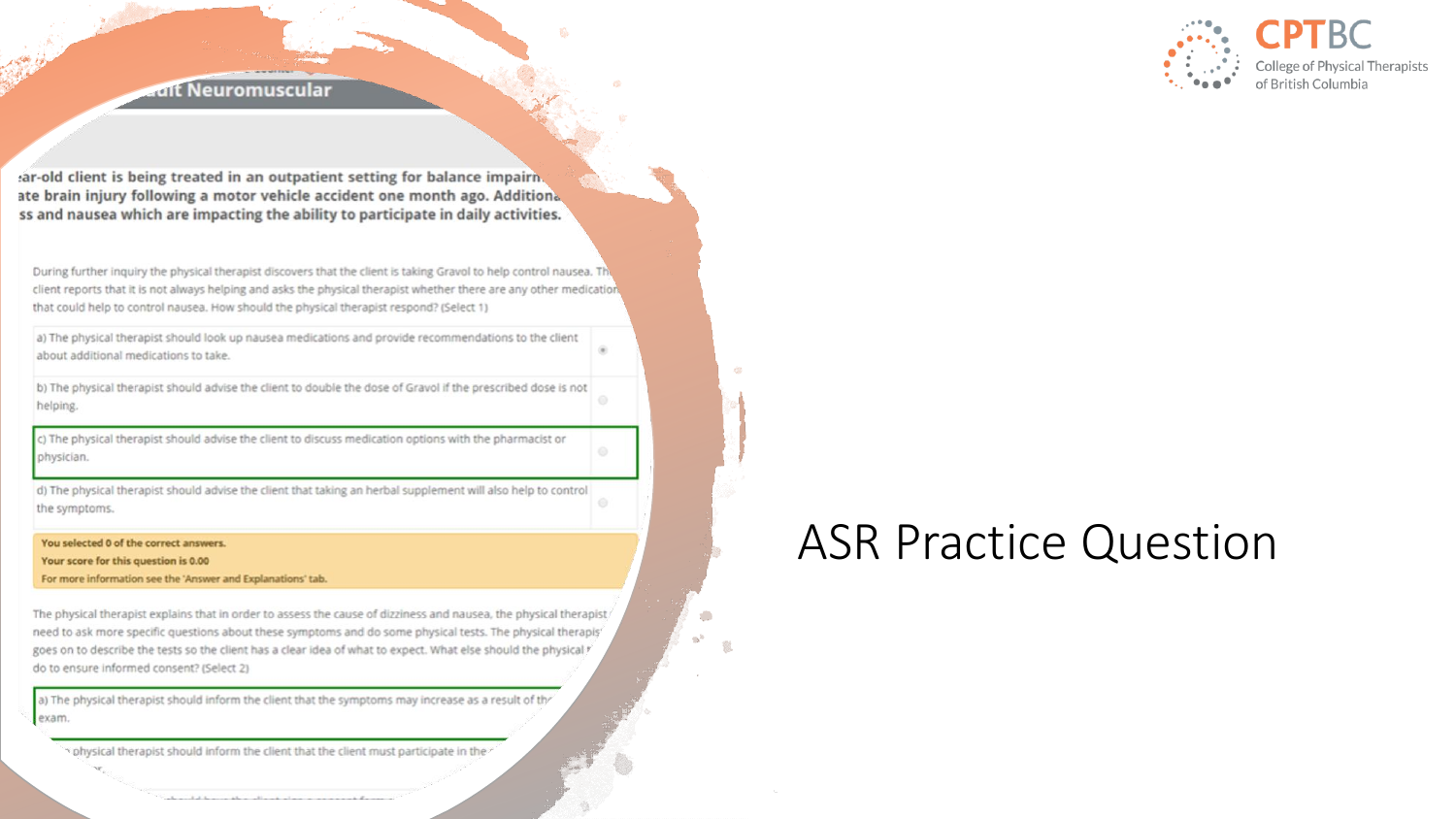

## ASR 2018 Results - Risks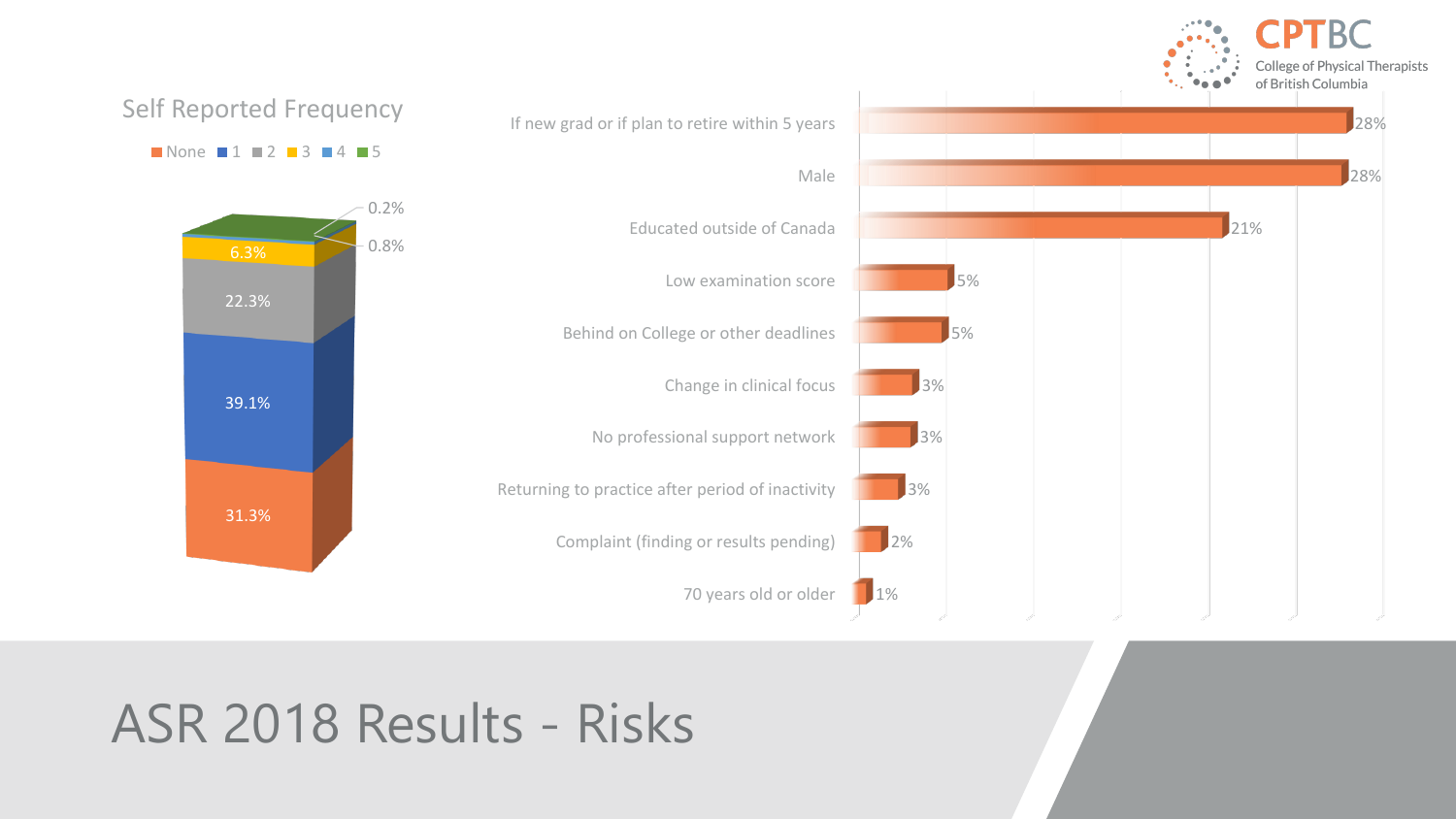### Number Of Supports Frequency

### $\blacksquare$  None  $\blacksquare$  1  $\blacksquare$  2  $\blacksquare$  3  $\blacksquare$  4  $\blacksquare$  5  $\blacksquare$  6  $\blacksquare$  7  $\blacksquare$  8



**College of Physical Therapists** of British Columbia 94% Supportive professional network Attended and engaged in CE activities (at work and/or 94% outside work hours) Ready access to educational information and resources 89% Support such as encouragement, time and funding for CE 73% Member of one of more professional associations 62% Acted as a mentor to students or others 51% Participated in CQI in the past year 35% Performance review in the past year 27%

# ASR 2018 Results - Supports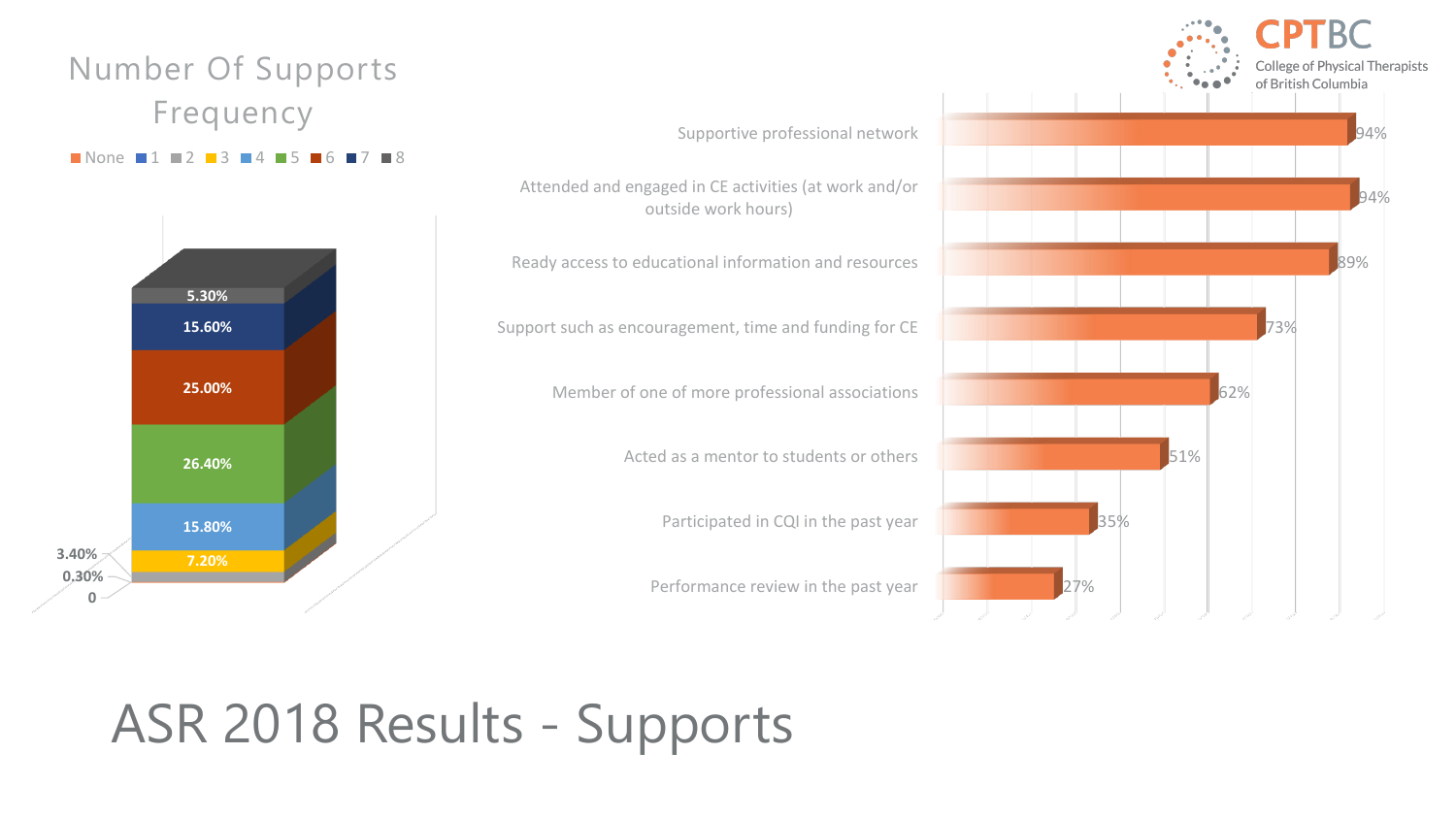

# Significant Effects

### Risks on self-quiz score

• Male

• Educated outside of Canada



### Supports on self-quiz score

- Support such as encouragement, time and funding for CE
- Ready access to educational information and resources
- Supportive professional network
- Attended and engaged in CE activities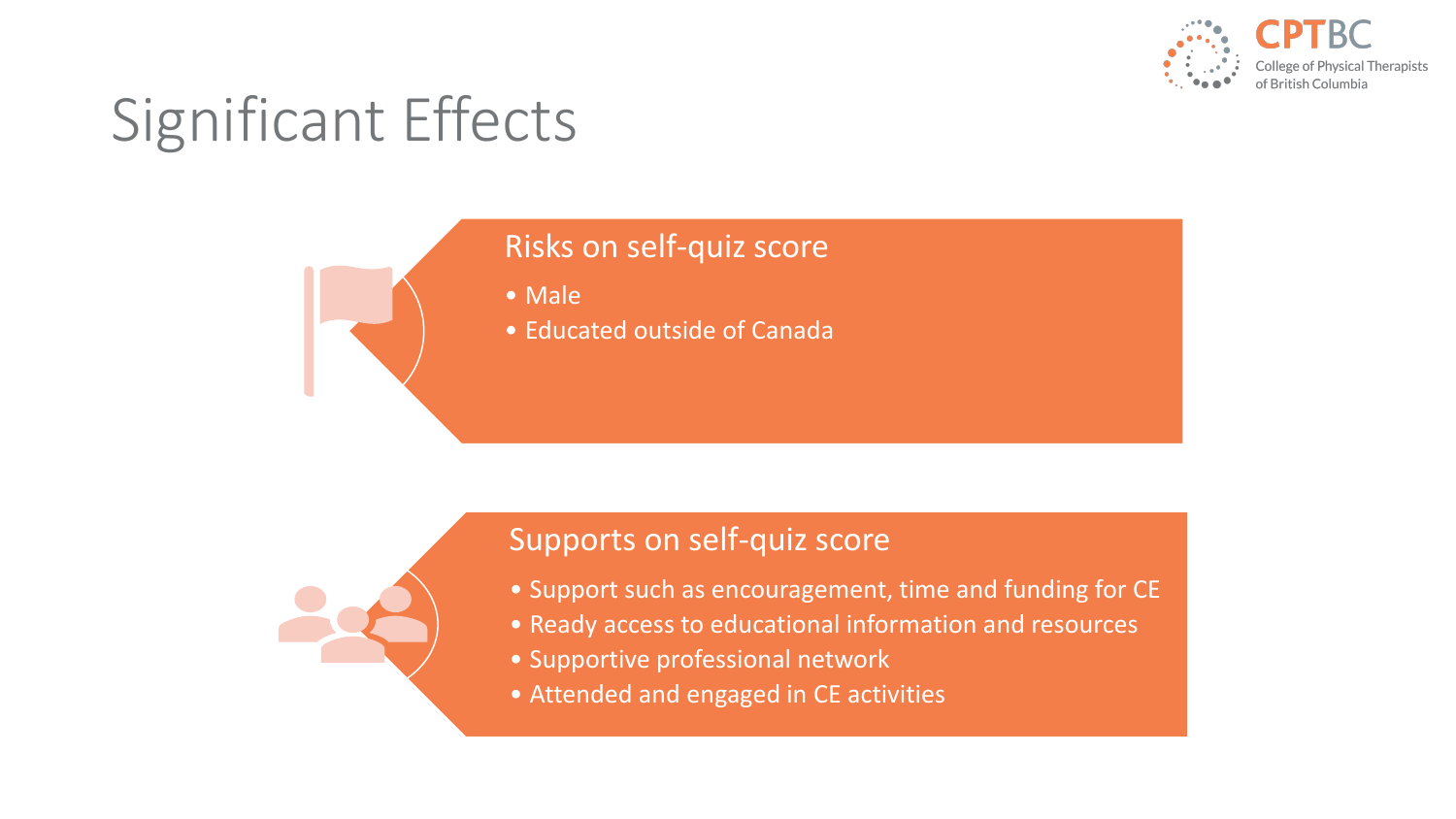College of Physical Therapists of British Columbia

knowledge base in your clinical area(s).

• Get or stay connected with team members, both physical therapists and other team members, in the same or other location, via courses, meetings either in person or by distance technology (such as via the internet.)

Returning to active practice after a period of inactivity can affect your risk of competence in patient care. This year did your registration status move from inactive to active?

a) Yes

### You report that you moved from inactive to active status in the past year.

Returning to active practice after a period of inactivity IS associated with a potential risk to competence in patient care.

Why?

. Without updating you may have less factual knowledge and be less likely to meet appropriate standards of care, and you may also have poorer patient outcomes.

What can you do?

- . While away from practice, or prior to reintegration, it is important to ensure you are up-to-date with College continuing competence requirements and/or the requirements for re-entering practice after a period of inactivity.
- . Maintain or refresh your understanding of the growing or evolving knowledge base in your clinical area(s).
- . Get or stay connected with team members, both physical therapists and other team members, in the same or other location, via courses, meetings either in person or by distance technology (such as via the Internet.)

A significant change in your clinical focus (e.g. from acute care of infants to community care of elderly) can affect your risk of competence in patient care. This year did the clinical focus of your physical therapy practice change significantly?

b) No

You report that you did NOT have a significant change in your clinical focus in the last year.

## **ASR Report**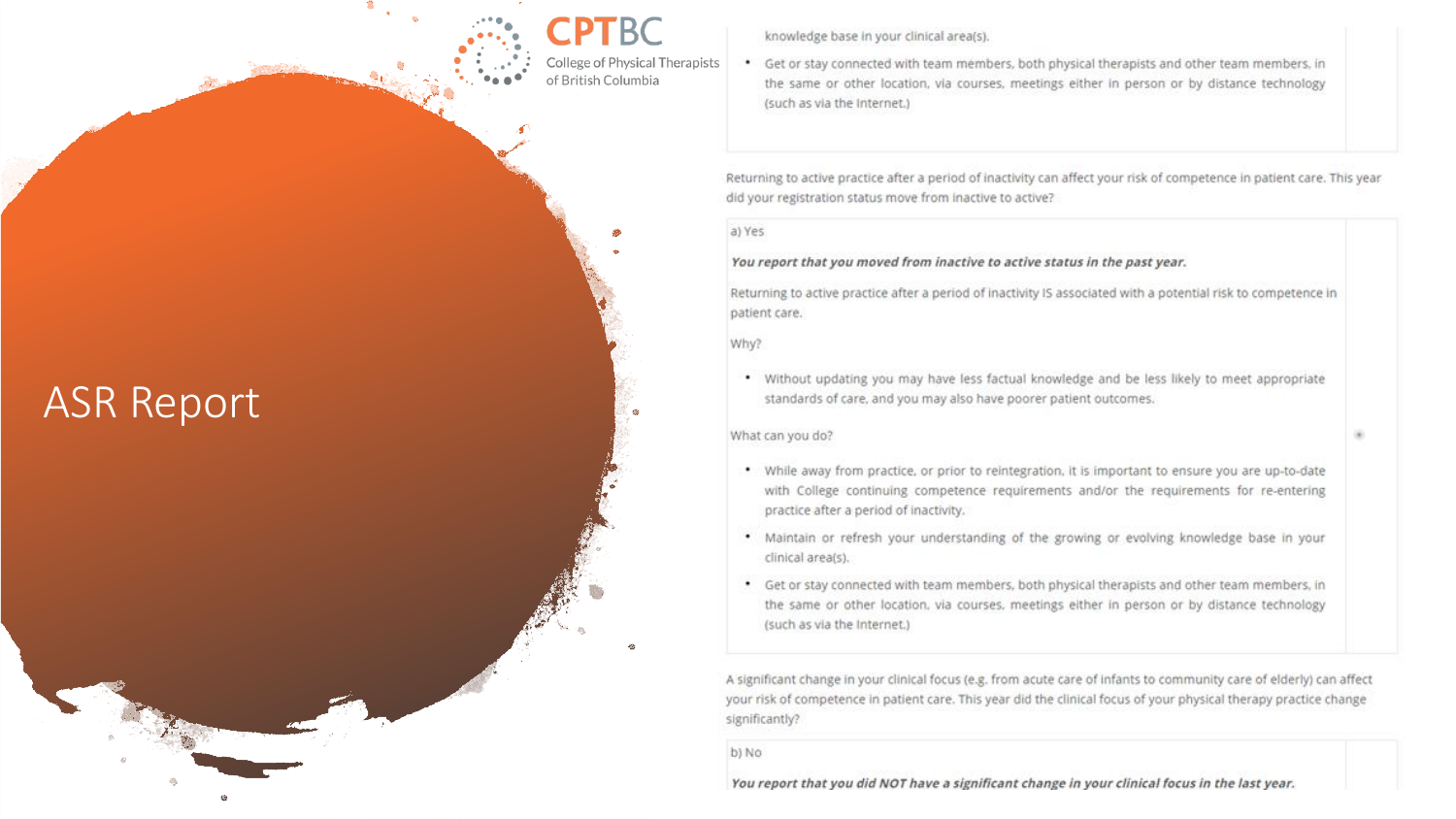

#### You scored 34.17%.

#### Notes about scoring:

There are 12 questions in the self quiz; each question is worth 1 point. There are no deductions for incorrect answers. Part marks are given for each part of the answer that is correct. For example if you select 3 answers and 1 of your 3 choices is correct, you score 0.33 for that question

### You have 4 potential Risks.

How does your 'Risk Score' compare to other registrants?

 $In 2015:$ 

- The average "Risk Score" was 1 risk per registrant
- 72% of registrants had fewer than 2 risks (i.e., 0 or 1 risk)
- 21% of registrants had 2 risks
- 7.5% of registrants had three or more risks

### You have 2 Supports.

How does your 'Support Score' compare to other registrants?

### In 2015:

- \* The average "Supports Score" was just over 5 supports per registrant
- 86% of registrants had four or more supports
- 5.5% of registrants had 2 or fewer supports

CSCW Systems Corporation (c) 2013-2016 All Rights Reserved.

# **ASR Registrant Report** Risks & Supports

- · Provides:
	- Total score
	- Number of risks and supports
	- Risk and supports compared to others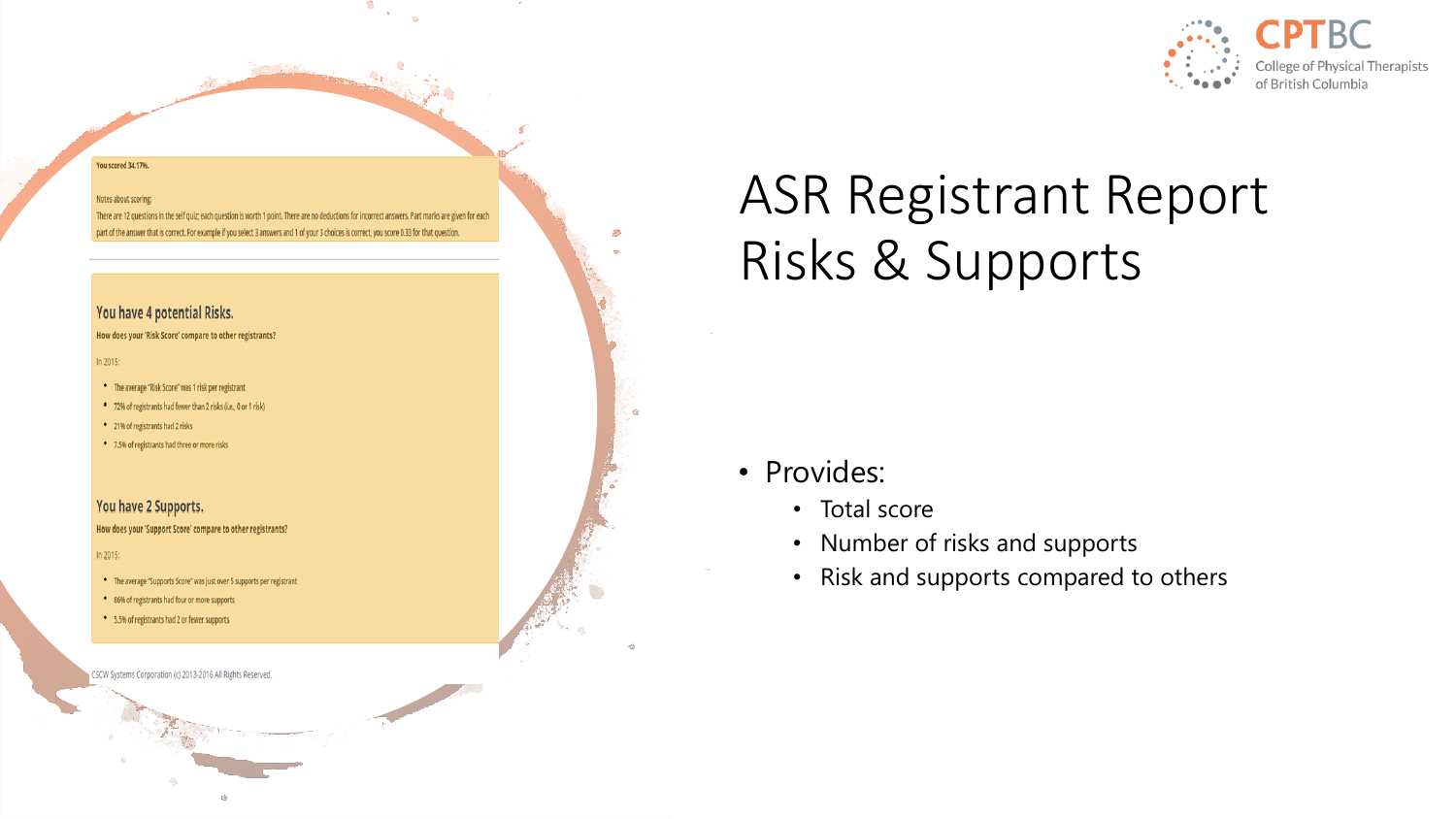





# **For Registrants**

Confidential self-check

Reasonable time investment

Immediate individualized report

Answer explanations on the self-quiz

Regulatory resources at the click of a mouse

Strategies to mitigate potential risks

# **For the College**

Aggregate data

Relatively small time investment

30 minutes of registrant's attention per year

Ability to share information about known risks and increase registrant awareness

# ASR Engagement Impact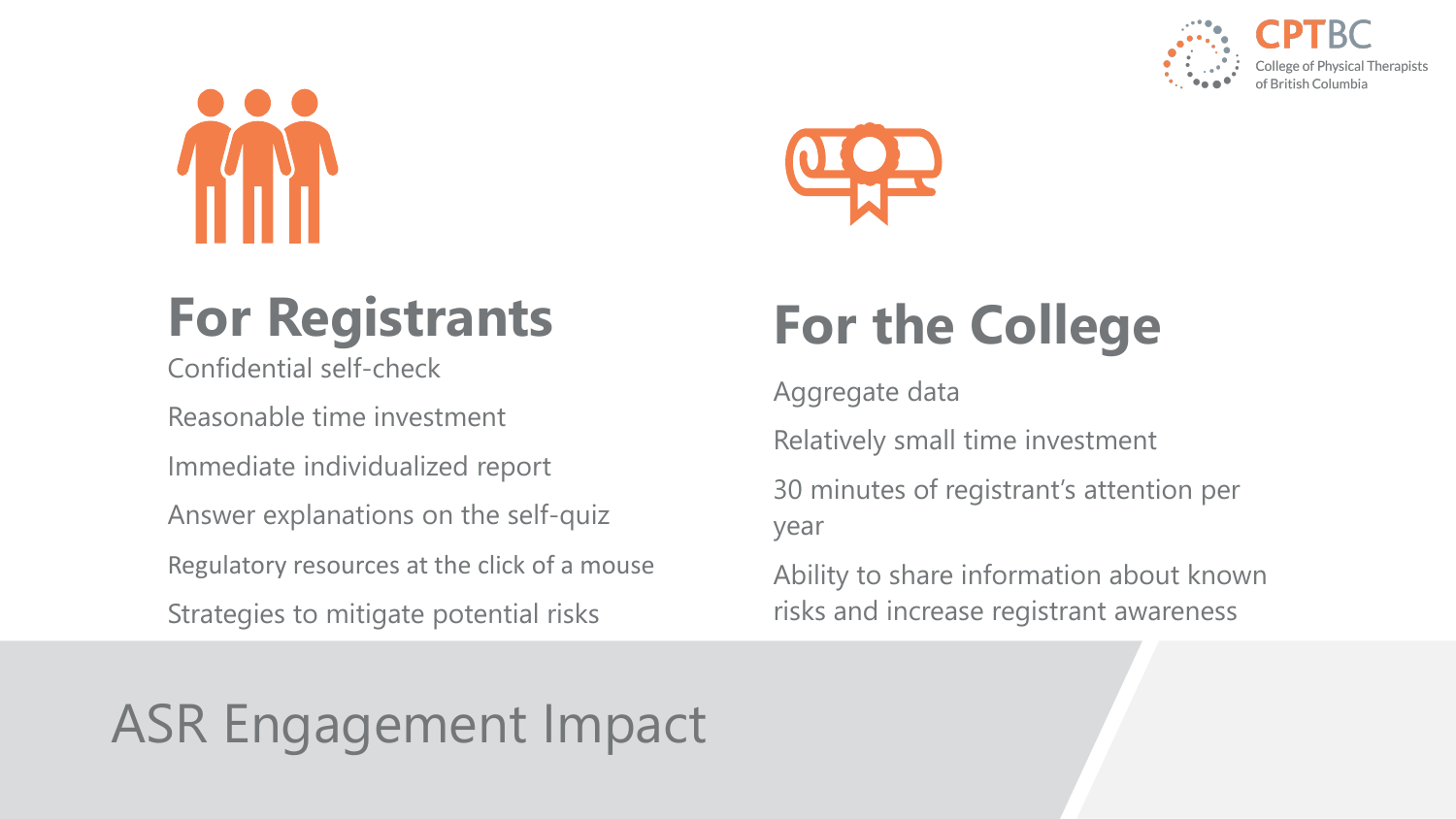



## **Technology**



Many registrants value the short learning opportunity



Results are relatively stable from year to year



Potential risks that cannot be modified can be frustrating for registrants

# What We've Learned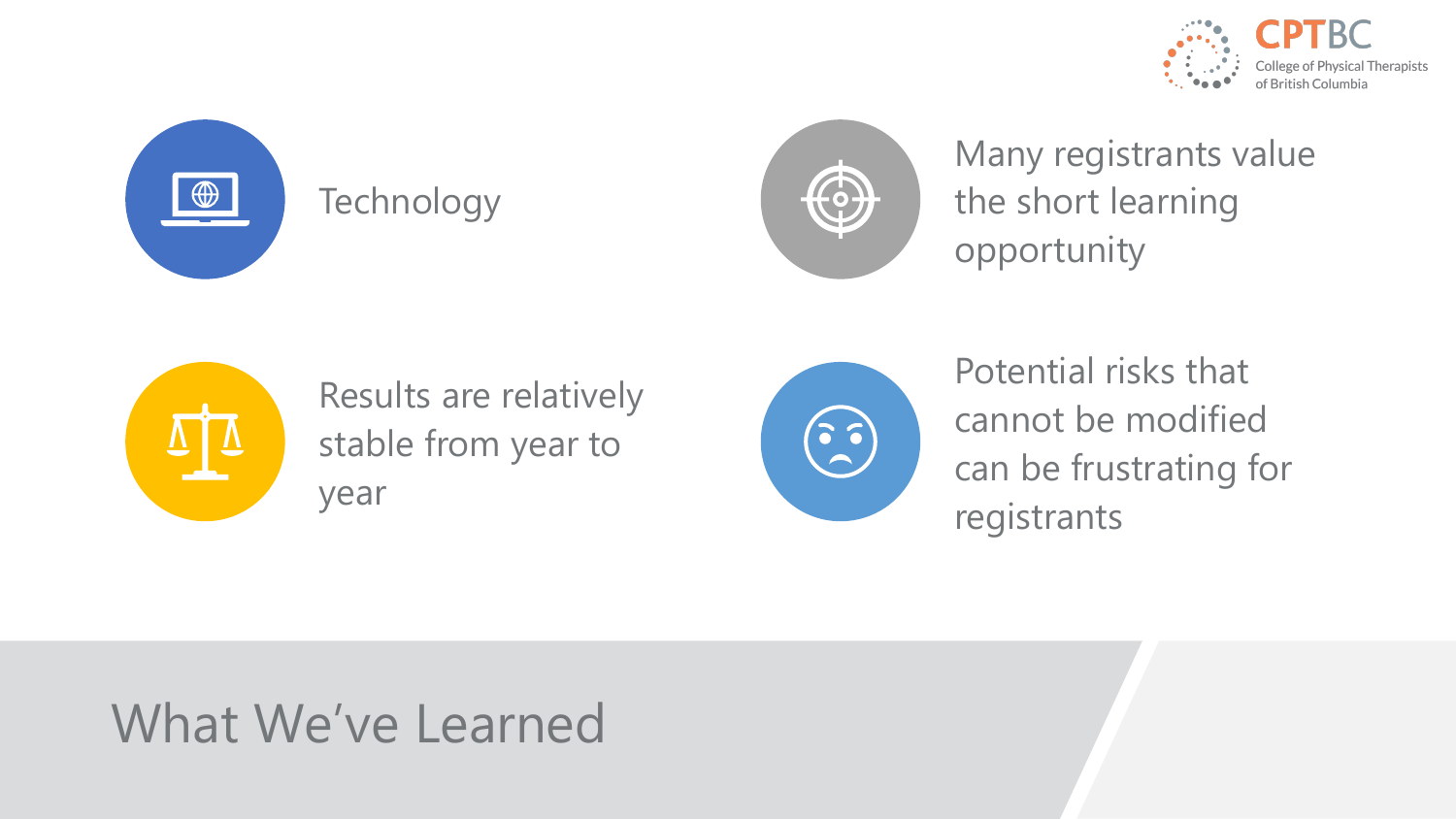



Revamp 'Your Report' based on latest literature review



Look at the larger data set (9 years)

Risk factors with significant effect on performance

Support factors with significant effect on performance



Does the presence of potential risks correlate with other indicators we have access to?

# Future Directions